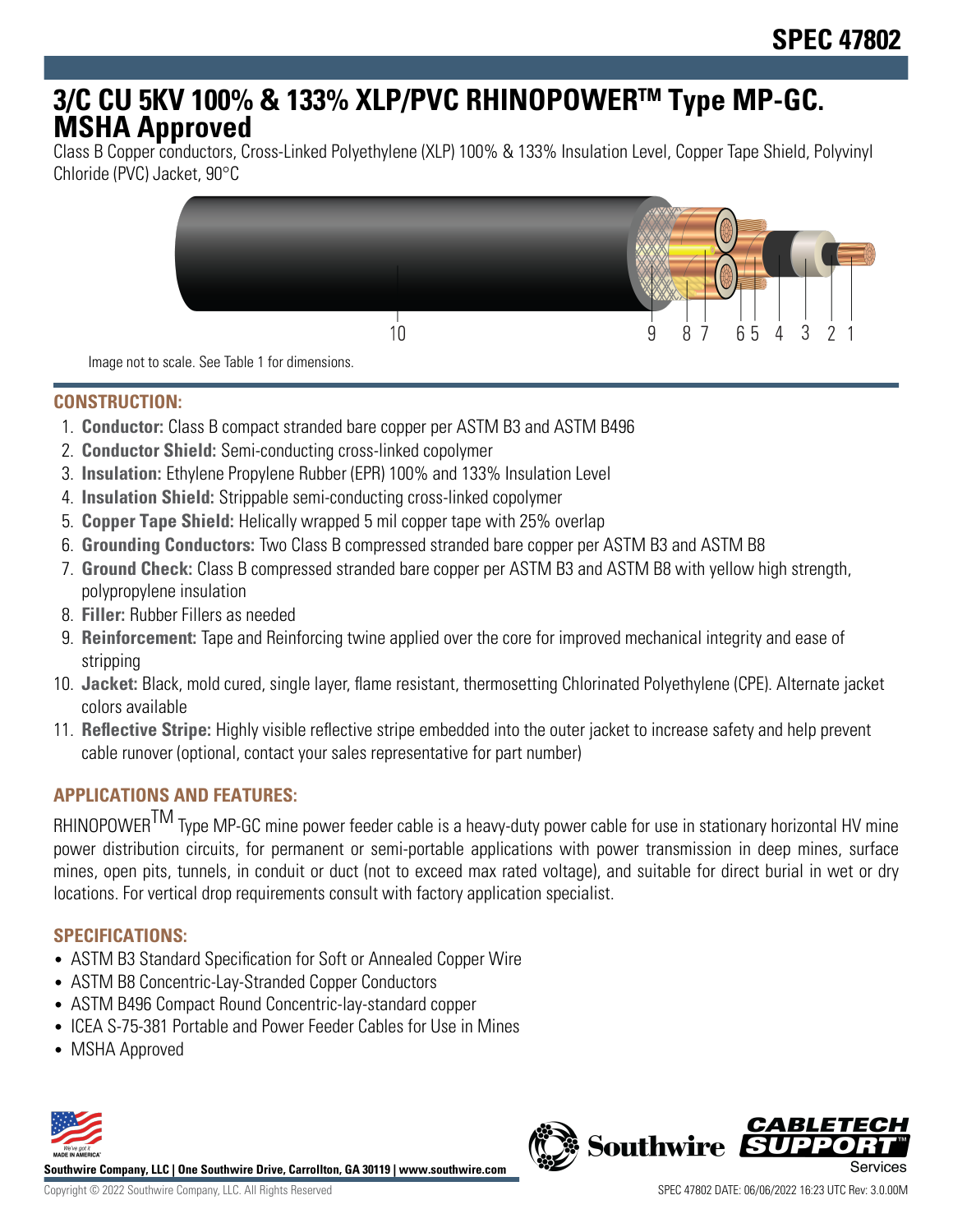# **SAMPLE PRINT LEGEND:**

SOUTHWIRE (R) RHINO<sup>TM</sup> BRAND CABLE # AWG COMPACT CU 3/C TYPE MP-GC 5000V 100% INS. LEVEL 90°C P-07-K130025 MSHA

#### **Table 1 – Weights and Measurements**

| <b>Stock</b><br>Number | Cond.<br>Size | Cond.<br>Number Strands | Cond. | Diameter<br>0 <sub>ver</sub><br>Conductor | Insul.<br><b>Thickness</b> | Diameter<br>Over<br>Insulation | Size           | Ground Ground<br><b>Strands</b> | Ground<br>Check<br>Size | Ground<br>Check<br><b>Strands</b> | Ground<br><b>Check</b><br>Insulation<br>Thickness | <b>Jacket</b><br><b>Thickness</b> | Approx.<br>OD | Approx.<br><b>Weight</b> |
|------------------------|---------------|-------------------------|-------|-------------------------------------------|----------------------------|--------------------------------|----------------|---------------------------------|-------------------------|-----------------------------------|---------------------------------------------------|-----------------------------------|---------------|--------------------------|
|                        | AWG/<br>Kcmil | No.                     | No.   | inch                                      | mil                        | inch                           | AWG            | No.                             | <b>AWG</b>              | No.                               | mil                                               | mil                               | inch          | lb/1000ft                |
| TBA                    | 6             | 3                       | 7     | 0.169                                     | 90                         | 0.385                          | 10             | 7                               | 10 <sup>1</sup>         | 7                                 | 30                                                | 110                               | 1.21          | 980                      |
| 57727699               | 4             | 3                       | 7     | 0.213                                     | 90                         | 0.429                          | 8              | 7                               | 8                       | 7                                 | 45                                                | 110                               | 1.32          | 1290                     |
| 58082799               | 2             | 3                       | 7     | 0.268                                     | 90                         | 0.484                          | 6              | 7                               | 8                       | 7                                 | 45                                                | 110                               | 1.45          | 1710                     |
| 59286899               |               | 3                       | 19    | 0.299                                     | 90                         | 0.515                          | 5              | 7                               | 8                       | 7                                 | 45                                                | 110                               | 1.53          | 1990                     |
| 58464899               | 1/0           | 3                       | 19    | 0.336                                     | 90                         | 0.552                          | 4              | 7                               | 8                       | 7                                 | 45                                                | 110                               | 1.63          | 2360                     |
| TBA                    | 2/0           | 3                       | 19    | 0.376                                     | 90                         | 0.592                          | 3              | 7                               | 8                       | 7                                 | 45                                                | 110                               | 1.74          | 2800                     |
| TBA                    | 3/0           | 3                       | 19    | 0.423                                     | 90                         | 0.639                          | $\overline{2}$ | 7                               | 8                       | 7                                 | 45                                                | 140                               | 1.88          | 3380                     |
| 57770301               | 4/0           | 3                       | 19    | 0.475                                     | 90                         | 0.691                          |                | 19                              | 8                       | 7                                 | 45                                                | 140                               | 2.00          | 4040                     |
| TBA                    | 250           | 3                       | 37    | 0.52                                      | 90                         | 0.736                          | 1/0            | 19                              | 8                       | 7                                 | 45                                                | 140                               | 2.13          | 4700                     |
| TBA                    | 300           | 3                       | 37    | 0.57                                      | 90                         | 0.786                          | 1/0            | 19                              | 8                       | 7                                 | 45                                                | 140                               | 2.25          | 5330                     |
| TBA                    | 350           | 3                       | 37    | 0.616                                     | 90                         | 0.832                          | 2/0            | 19                              | 8                       | 7                                 | 45                                                | 140                               | 2.35          | 6090                     |
| TBA                    | 400           | 3                       | 37    | 0.659                                     | 90                         | 0.875                          | 3/0            | 19                              | 8                       | 7                                 | 45                                                | 140                               | 2.45          | 6900                     |
| TBA                    | 450           | 3                       | 37    | 0.7                                       | 90                         | 0.916                          | 3/0            | 19                              | 8                       | 7                                 | 45                                                | 140                               | 2.55          | 7510                     |
| 57816299               | 500           | 3                       | 37    | 0.736                                     | 90                         | 0.952                          | 4/0            | 19                              | 8                       | 7                                 | 45                                                | 140                               | 2.64          | 8370                     |

All dimensions are nominal and subject to normal manufacturing tolerances

◊ Cable marked with this symbol is a standard stock item